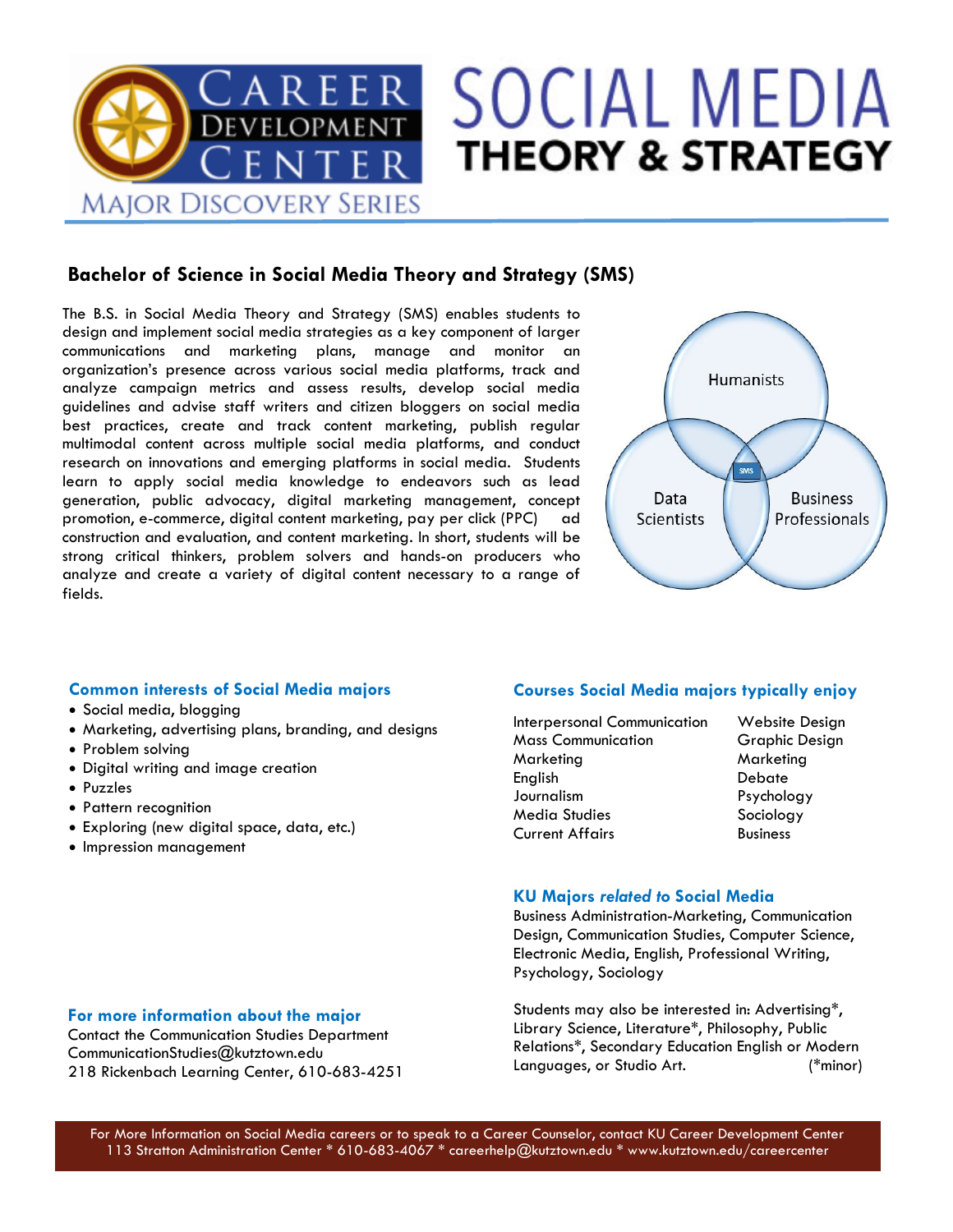# FOUR STEPS **TO SUCCESS**

### ISCOVER>  $\overline{D}$

2<sup>ND</sup> YEAR

# 1<sup>ST</sup> YEAR

 $FXPIO$ 

RE

- Enroll in the Career Exploration Certificate.
- Attend info sessions to learn about career development and personal branding.
- Take a career assessment to identify and confirm interests.
- Get involved in campus clubs and organizations.
- Develop basic workplace skills through jobs or volunteer work.
- Talk with professors, family, and friends about career ideas.
- Conduct informational interviews with professionals working in fields of interest.
- Develop a relationship with your professors and faculty advisor.
- Meet with CDC career coach.
- Attend info sessions to learn about resume writing, and externships.
- Confirm your choice of major and consider options for double major or minor.
- Research careers of interest.
- Complete a job shadowing (externship) experience.
- Seek meaningful employment or volunteer work in a field related to your major.
- Explore options for undergraduate research and study abroad.
- Write a resume and have it reviewed by the CDC.
- Manage your online presence.
- YEAR
- Enroll in the Career Success Certificate.
- Complete an internship and/or undergraduate research.
- Attend info sessions about internships, interviewing, job search strategies, and grad school.
- continue to monitor your online presence.
- Complete a mock interview.
- projects, part-time employment, and volunteer work.
- Participate in employer panels, site visits & networking events.
- Attend internship & job fairs.
- Take on a leadership role in a student organization or work.
- Consider graduate school options and prepare for admissions tests.

# 4TH YEAR

EXPERIENCE >IMPLEMENT

- Attend your Senior Kick-off and other info sessions to prepare for job search/grad school.
- Update your resume and LinkedIn profile.
- Create cover letter drafts.
- Gain experience through internships and/or undergraduate research.
- Secure references for job/grad school applications.
- Create your "30 second" commercial/elevator pitch.
- Meet with CDC to develop job search strategies.
- Research employers.
- Network with professionals through events and social media.
- Join a professional organization in your discipline.
- Attend the senior etiquette luncheon or dinner.
- Participate in job fairs and on-campus interviewing.

# **Sample Career Titles**

Social Media majors can be found working in a wide variety of career fields and industries. Here are just some career titles that may be of interest.

Please note that some jobs may require further education and training. To learn more about these careers, visit http://online.onetcenter.org or www.bls.gov/oco

- **Blogger**
- **Brand Advocate**
- Brand Manager
- Content & Community Manager/ Marketer
- Communications Liaison
- Digital Communications Specialist
- Digital Marketing Manager
- Digital Media Manager
- Engagement Coordinator
- Fan Engagement Manager
- Media Affairs Manager
- Official Twitter handler
- Online Communication Manager
- Online Promotions Specialist
- Public Relations Specialist
- Social Media Analyst, Coordinator, Editor, Manager, Specialist, Strategist, **Writer**
- Web Content Writer
- 
- 
- Build a LinkedIn profile and
- 
- Build skills through research
	-
- -
- 

# $3<sup>RD</sup>$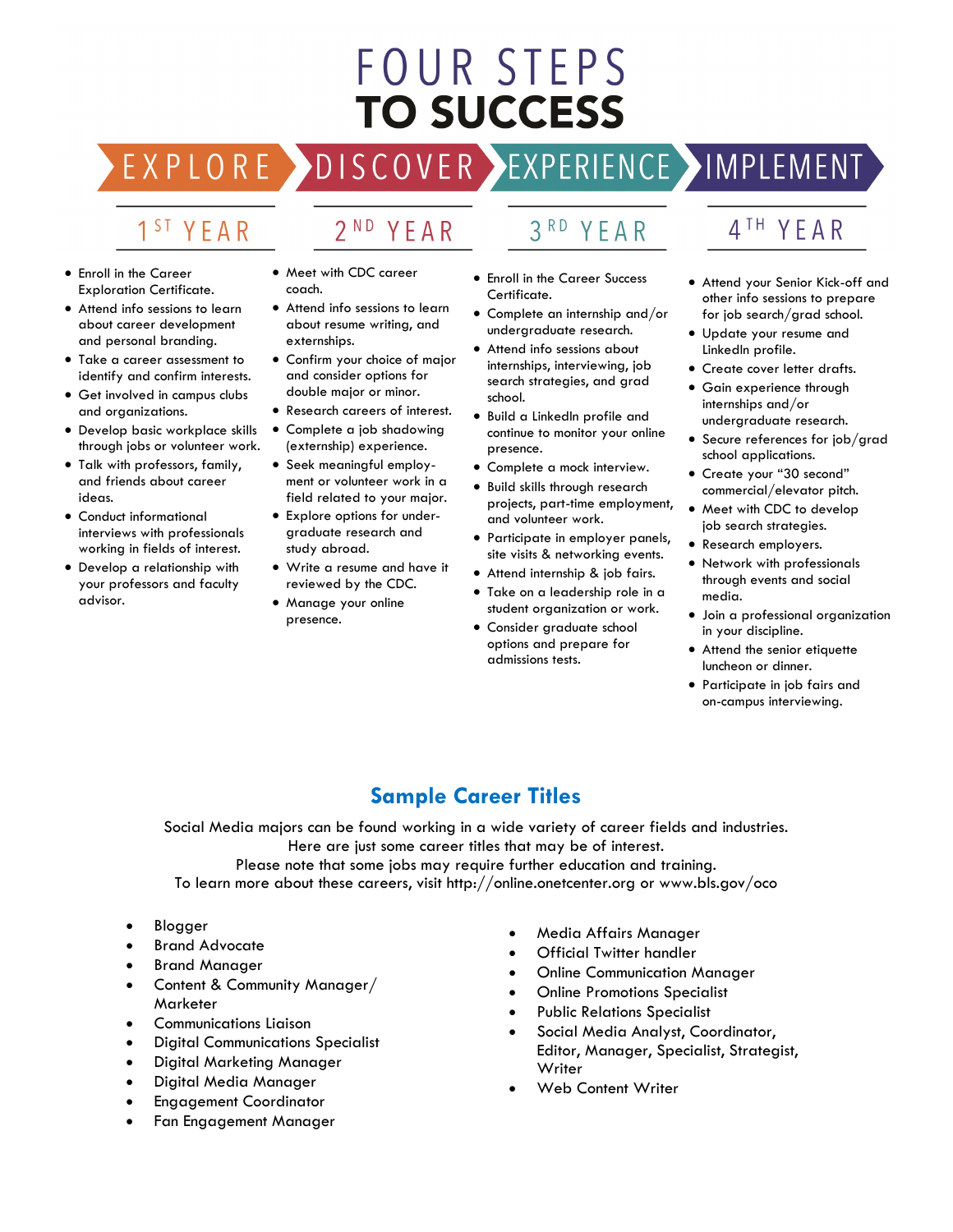## **Related skills, values, and qualities**

- Strong technical skills
- Ability to analyze, interpret and convey information to others
- Strong & concise written & verbal communication
- Strong research, questioning and responding skills
- Ability to adapt to new environments and improvise when needed
- Ability to work in a team environment
- Ability to work well with diverse populations
- Ability to strategically approach problem solving and decision making
- Strong interpersonal and networking skills

## **Common Internship Sites and Employers**

Social Media majors often find internships and employment in *all* industries.

**i** handshake

 Handshake is the primary online resource for preparing and connecting students and alumni with employers. **www.kutztown.edu/handshake**

# **Useful Websites for Social Media Majors**

Whether you are researching related career fields, applying for internships or jobs, or planning to join a professional association, these websites are for you!

#### **Industry/Employment Information**

Indeed www.indeed.com

Jobs in Social Media www.jobsinsocialmedia.com

Media Bistro www.mediabistro.com

#### **Professional Associations**

International Social Marketing Association www.i-socialmarketing.org

Public Relations Society of America www.prsa.org

Search Engine Marketing Professional **Organization** www.sempo.org

Social Media Association www.socialmediaassoc.com

Social Media Club www.socialmediaclub.org

Social Media Marketing Society https://society.socialmediaexaminer.com

Word of Mouth and Social Media **Marketing** http://womma.org

#### **Related Area Employers**

Alliance for Sustainable Communities Altitude Marketing **ArtsQuest** Celtic Cultural Alliance Clark Associates Dorney Park & Wildwater Kingdom Elysium Marketing Group Haydenfilms Institute Hershey Entertainment & Resorts Historic Bethlehem Museums & Sites Kutztown University: Small Business Development Center Kutztown University: University **Relations** Lehigh Valley Zoo **Olympus** Seer Interactive Sorrelli Jewelry Strunk Media Group webCemeteries WebFX Willow Street Pictures, Inc.